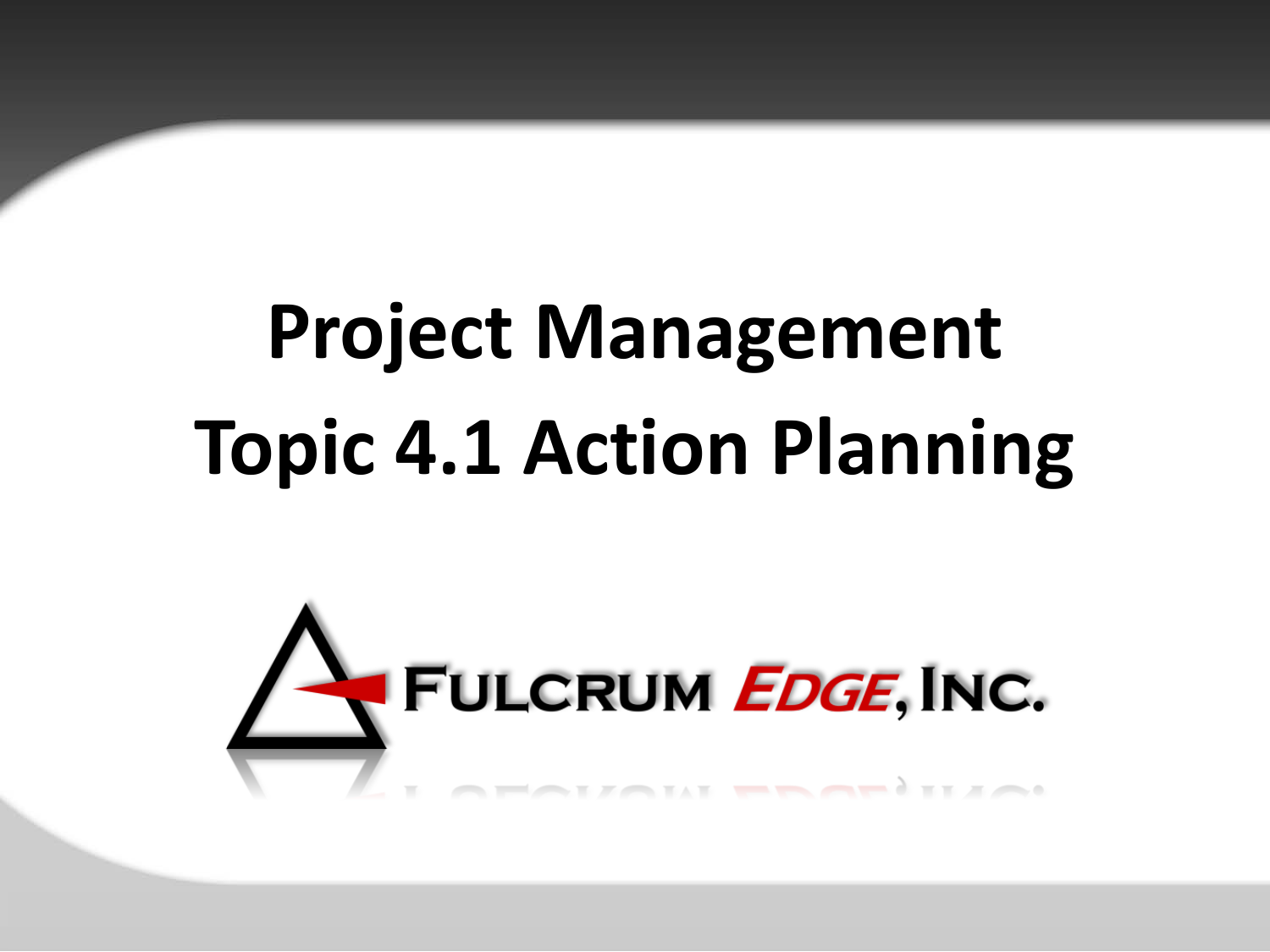#### **Open Issues List**

- Tool used in the Action Planning Process
- Details action plan, owner, and target date
- Captures items not identified in the project schedule.
- Ensures resolution of items to maintain relationships and support project activity.
- Aids in issue resolution and stakeholder management

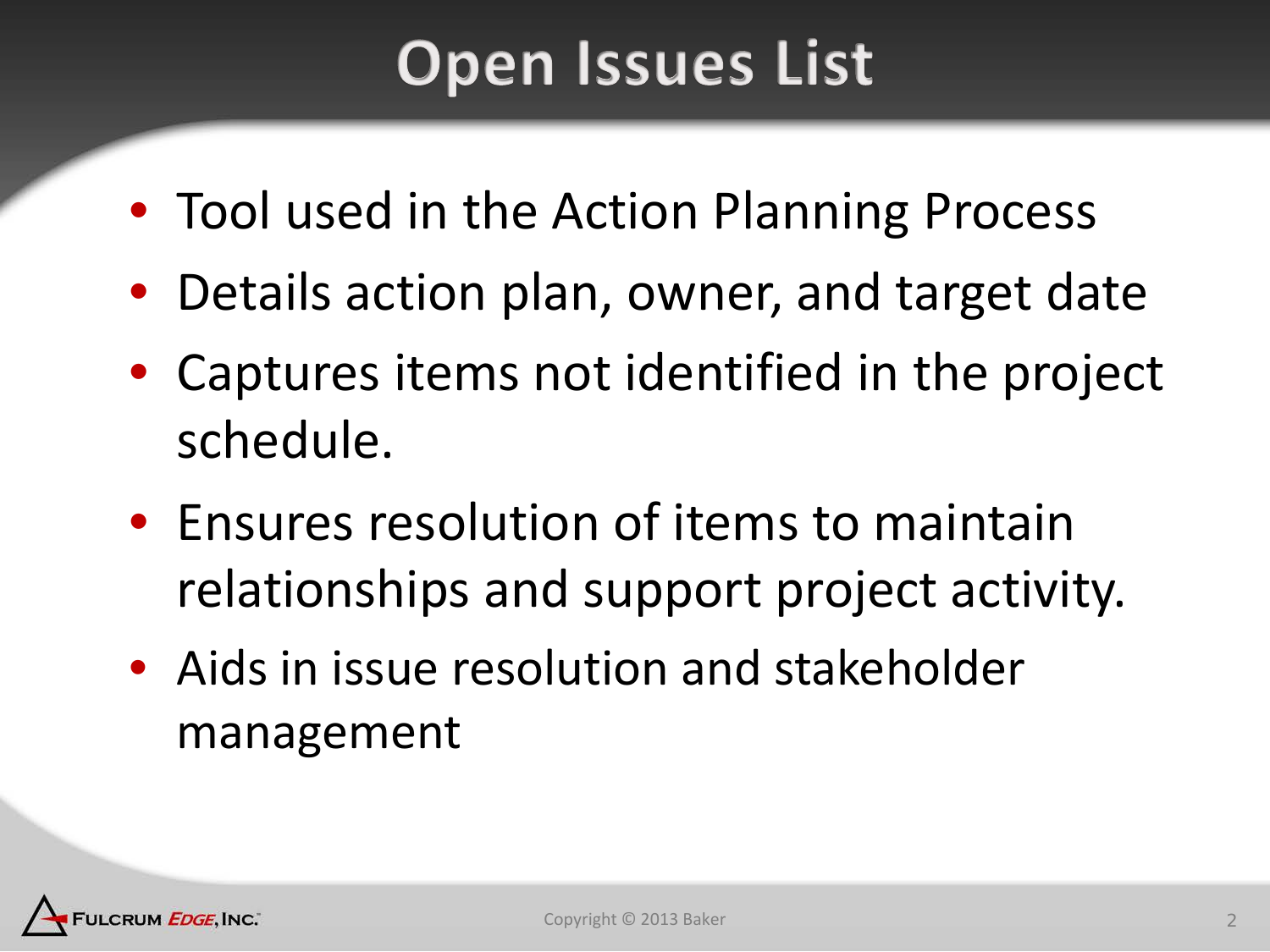#### Open Issues List (cont'd)

- Single list avoids duplication and conflicts
- Active for entire project life cycle
- All stakeholders contribute
- Provides record of project
- Identifies Lessons Learned
- Available to all stakeholders

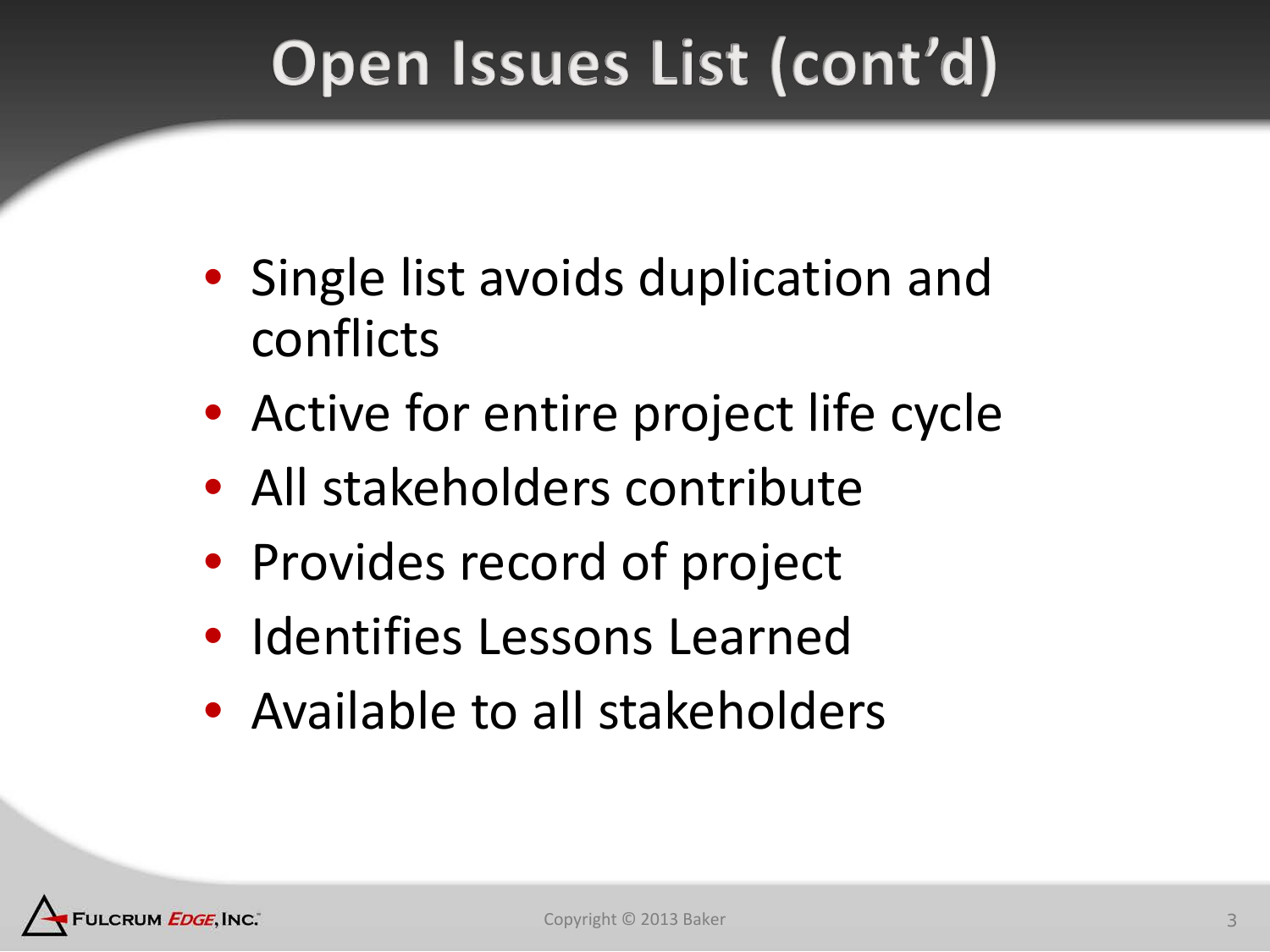#### **Action Planning Process**

- Define an action to team's satisfaction
- Identify responsible team member
	- Volunteer, Team Negotiation
	- Supervisor Assignment, Natural Owner
- Specify an acceptable completion date
	- Owner sets date with team approval
	- This ensures owner's commitment
- Document and follow up regularly

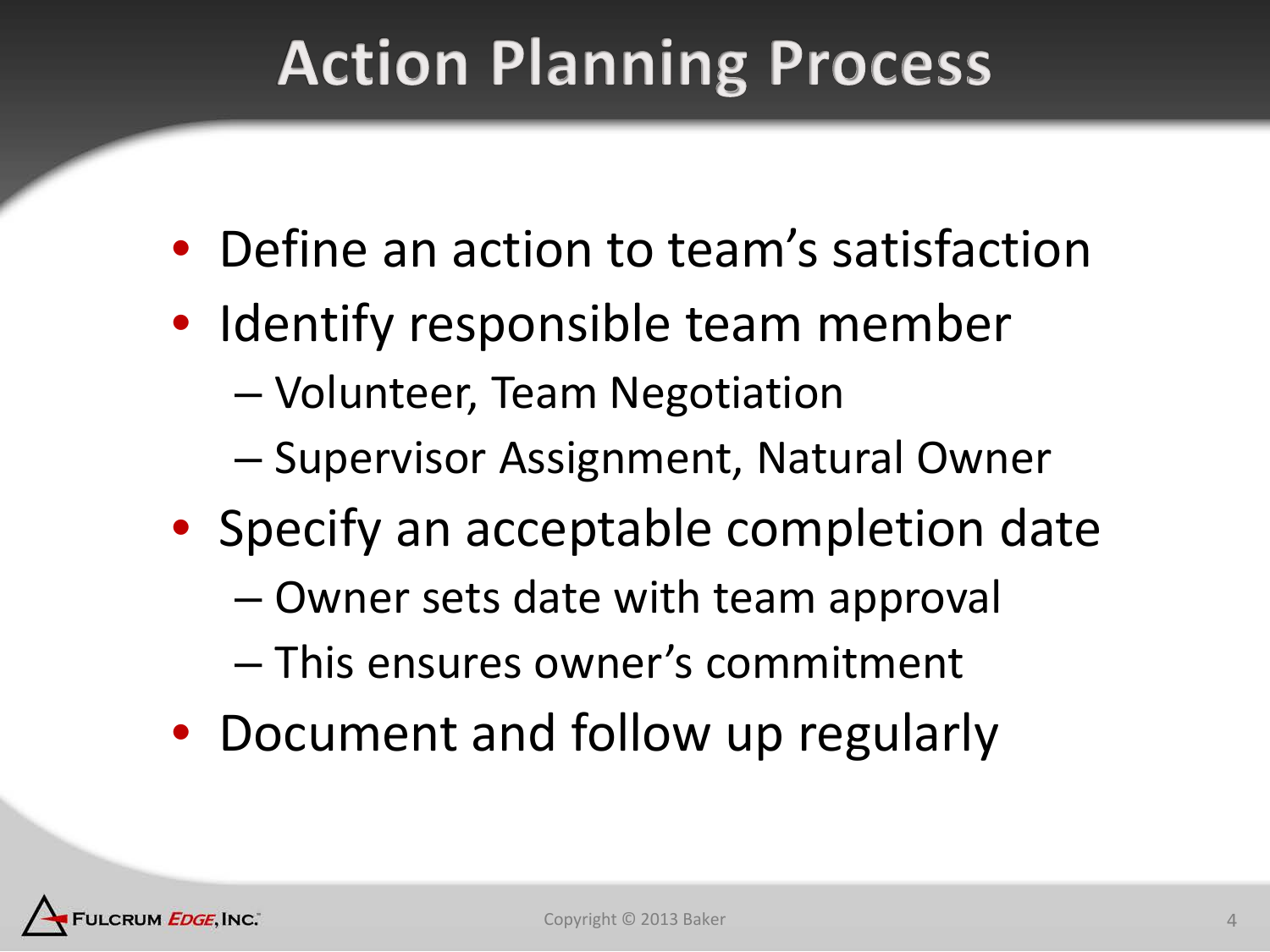#### **Action Planning Format**

| <b>Issue #</b> | <b>Date</b> | <b>Description</b> | Owner | <b>Action</b> | Due Date | Status |
|----------------|-------------|--------------------|-------|---------------|----------|--------|
|                |             |                    |       |               |          |        |
|                |             |                    |       |               |          |        |

**Column 1: Issue #:** Original number given to the item when it is created

- **Column 2: Date:** Date the item is created
- **Column 3: Blank:** Use this space to enter originator or categorize it
- **Column 4: Description:** describes the issue in terms everyone can understand.
- **Column 5: Owner:** identifies the individual, group or company responsible for taking action to resolve the issue or answer the question.
- **Column 6: Action:** describes the action taken to resolve the issue.
- **Column 7: Due Date:** expected date the described action is complete.
- **Column 8: Status %:** the percentage of completion for the assigned action.

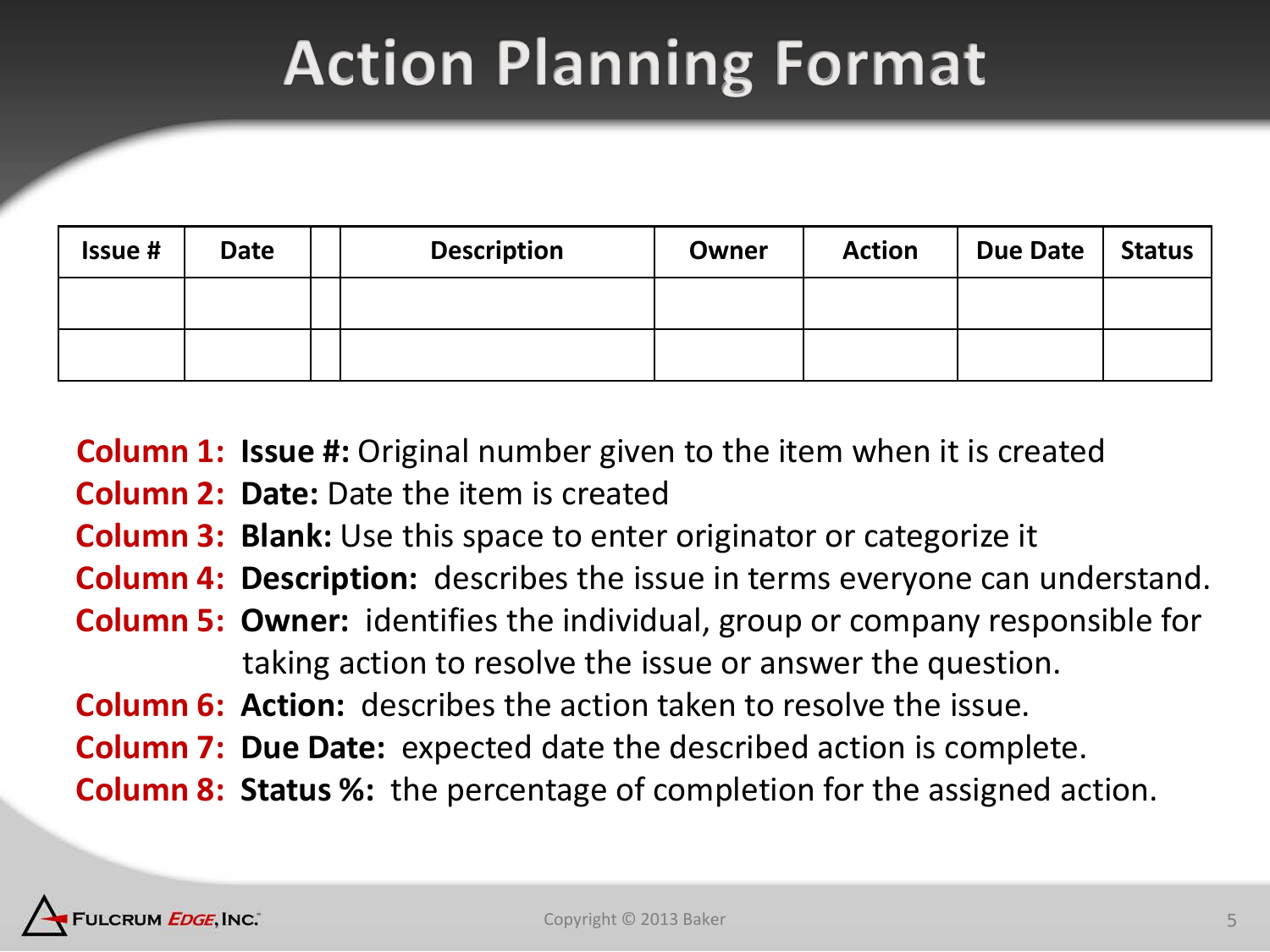### **Action Planning for Goal Attainment**

- Action planning can resolve issues or lead to goal attainment.
- Assemble information from the following worksheets:
	- Affinity Diagram Topic 3.1
	- Course Charter Topic 3.2